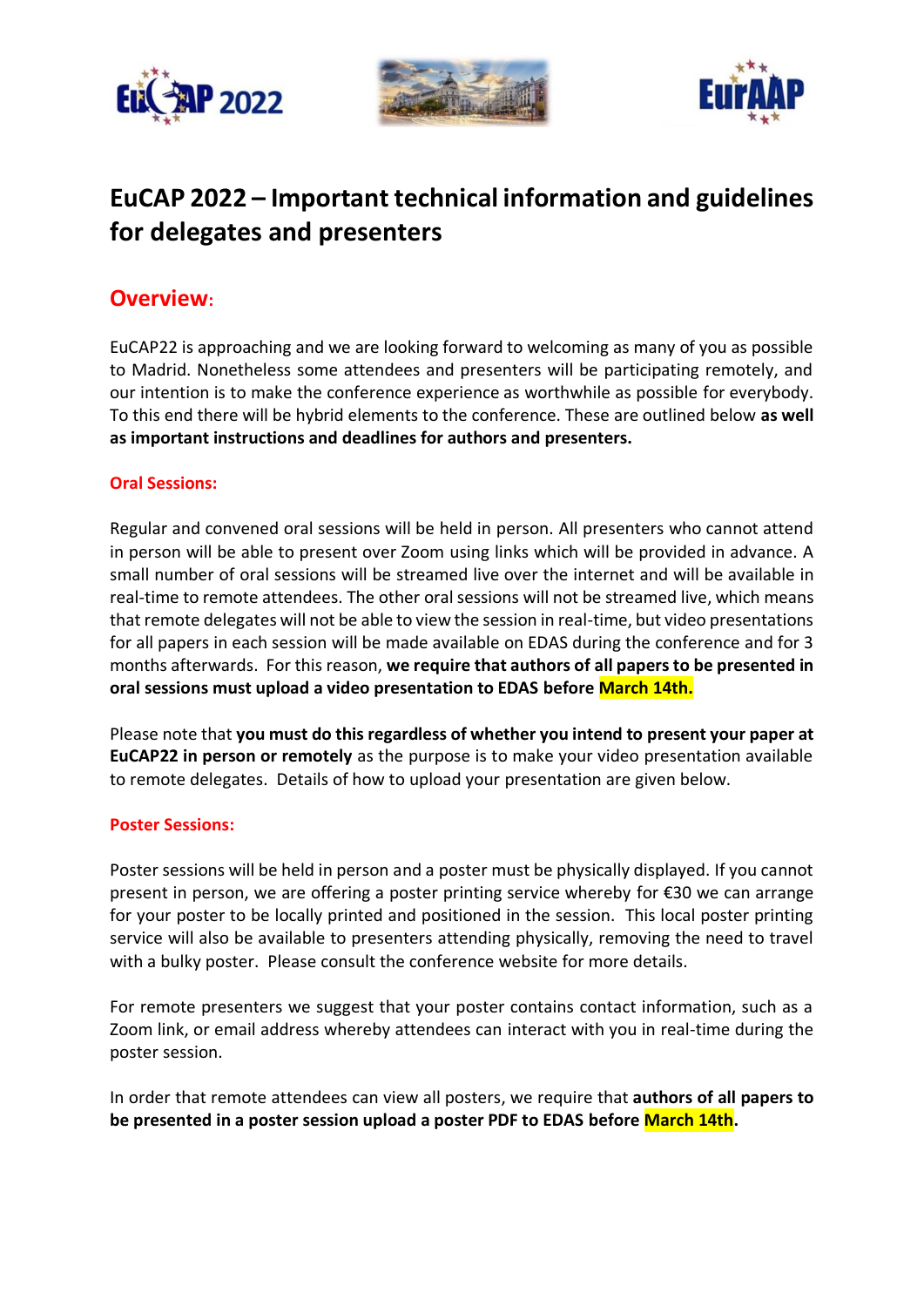





Please note that **you should do this regardless of whether you intend to present your poster at EuCAP22 in person or remotely** as the purpose is to make your poster available to remote delegates. Details of how to upload your poster are given below.

## **Uploading Instructions:**

#### **Regular and Convened Oral Sessions:**

As previously advised, we require that a **video presentation** be uploaded to EDAS in advance of the conference for **all** papers to be presented in an oral session**.** Please consult the conference programme at the conference website<https://www.eucap2022.org/> to confirm whether your paper is scheduled for presentation in an oral or poster session.

Specifically, we require that for each oral paper that you are presenting you upload a prerecorded video of your oral presentation.

- a) The video presentation should be an appropriate duration for a 20 minute slot in an oral session, that is approximately 16 minutes long (which will leave a further 4 minutes for questions / discussion) 1
- b) The video presentation should be in .mp4 format.
- c) Note we require a full video presentation, not just a set of slides.
- d) In order to upload a video on EDAS you shall be asked to name the paper presenter.

Uploading a video presentation on EDAS is very similar to the process you followed when uploading your review and final manuscripts. To upload a video presentation you should login to EDAS and navigate to your paper's EDAS page. You can find a direct link to this page in the acceptance email we sent in December, or alternatively you can find a list of your papers under "My papers" in the "My…" tab in the top menu (See figure 1)



Figure 1: Navigating to your papers.

<sup>&</sup>lt;sup>1</sup> We require that you follow the presentation timings in the event that your video needs to be played during a live session, (e.g. if you are presenting remotely and experience technical difficulties)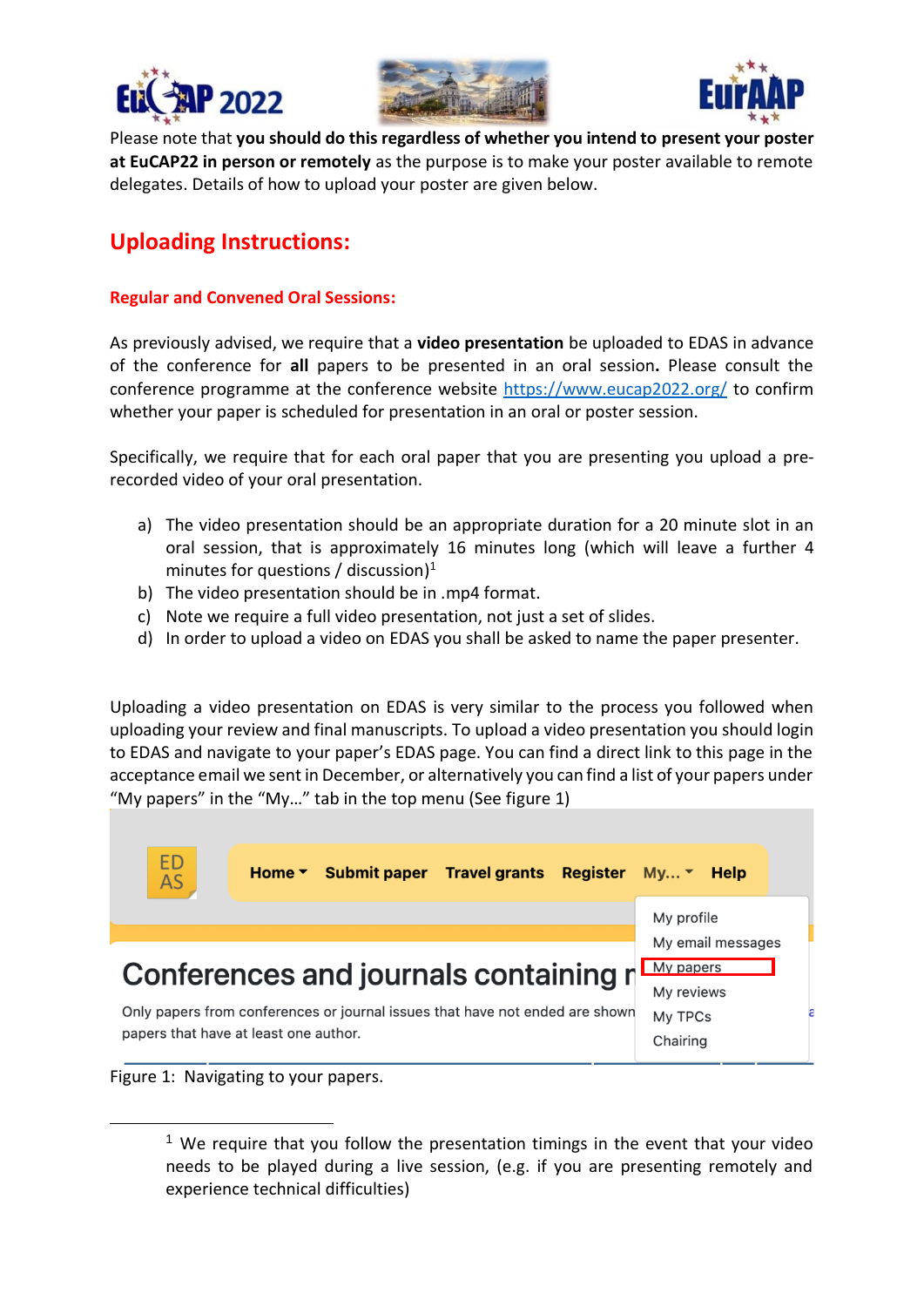





Once at your paper's page you should click on the cloud icon beside "Video Presentation upload" (see figure 2)

|                           |             |                           |                                                                                       |                   | Can upload 5 pages (type) until track deadline of Oct 18, 2021 22:59 Europe/Dublin.    |                                                                                                        |                          |               |
|---------------------------|-------------|---------------------------|---------------------------------------------------------------------------------------|-------------------|----------------------------------------------------------------------------------------|--------------------------------------------------------------------------------------------------------|--------------------------|---------------|
| <b>Review manuscript</b>  | $\bigcirc$  | <b>Document</b><br>(show) |                                                                                       | Pages   File size | <b>Changed</b>                                                                         | <b>Check format / Report problem</b><br>O                                                              | <b>Similarity rating</b> | <b>Delete</b> |
|                           |             | D                         |                                                                                       | 5 1,024,168       | Oct 16, 2021 12:54 Europe/Dublin<br>DZ                                                 | checked Oct 16, 2021 12:55 Europe/Dublin<br>without errors                                             |                          | t             |
|                           |             |                           |                                                                                       |                   | Can upload 5 pages (type) until track deadline of Feb 7, 2022 09:59 Europe/Dublin.     |                                                                                                        |                          |               |
| Final manuscript          | $\bigcirc$  |                           | Document (show)   Pages   File size   Changed<br><b>Check format / Report problem</b> |                   | <b>Delete</b>                                                                          |                                                                                                        |                          |               |
|                           |             | 囟                         |                                                                                       |                   |                                                                                        | 5 1,025,076 Feb 6, 2022 14:17 Europe/Dublin "Die Recked Feb 6, 2022 14:17 Europe/Dublin without errors | û                        |               |
| Video presentation upload | $\bigoplus$ |                           |                                                                                       |                   | Can upload any length (type) until track deadline of Mar 15, 2022 09:59 Europe/Dublin. |                                                                                                        |                          |               |
| Poster Upload             | $\bigcirc$  |                           |                                                                                       |                   | Can upload 1 page (type) until track deadline of Mar 15, 2022 09:59 Europe/Dublin.     |                                                                                                        |                          |               |

Figure 2: Click on cloud icon beside Video presentation upload.

Note that you must have specified a presenter before you can upload a video (see figure 3). If you have not done so you can click on the hyperlink and name the person now.

|                   | Register paper                                                                                            | <b>Add authors</b> | <b>Upload review manuscript</b> |
|-------------------|-----------------------------------------------------------------------------------------------------------|--------------------|---------------------------------|
|                   |                                                                                                           |                    |                                 |
|                   | This is a test for instructions!                                                                          |                    |                                 |
| $\mathcal{C}$     |                                                                                                           |                    |                                 |
|                   | You can now upload your presentation for Test for Video Part 2 until Mar 16, 2022 09:59 Europe/Dublin.    |                    |                                 |
|                   | You can upload MP4 video files, formatted as US letter size (8.5 by 11 inches) or A4 size (210 x 297 mm). |                    |                                 |
|                   | Files larger than 1 GB need to be uploaded via Google Drive or Dropbox links.                             |                    |                                 |
| $\mathbf{\infty}$ | Before uploading the manuscript, you need to first name the presenter.                                    |                    |                                 |
|                   |                                                                                                           |                    |                                 |

Figure 3: Warning – need to name presenter.

The interface for video upload is similar to that for manuscript upload (figure 4). Note that only .mp4 files are accepted. It is understood that when uploading your presentation video or poster that you accept the terms and conditions specified in item 4) of the copyright form you uploaded to EDAS with your original manuscript submission.

| gUpload manuscript for #1570782247: Test Decemeber 18                                                                                                             |                                 |
|-------------------------------------------------------------------------------------------------------------------------------------------------------------------|---------------------------------|
| <b>Add authors</b><br>Register paper                                                                                                                              | <b>Upload review manuscript</b> |
|                                                                                                                                                                   |                                 |
| This is a test for instructions!                                                                                                                                  |                                 |
| C                                                                                                                                                                 |                                 |
| Authors can upload the presentation for Test Decemeber 18 until Mar 16, 2022 09:59 Europe/Dublin. Chairs and authorized staff can upload manuscripts at any time. |                                 |
| You can upload MP4 video files, formatted as US letter size (8.5 by 11 inches) or A4 size (210 x 297 mm).                                                         |                                 |
| Files larger than 1 GB need to be uploaded via Google Drive or Dropbox links.                                                                                     |                                 |
| Send email notification to authors                                                                                                                                | ☑                               |
| <b>File name</b>                                                                                                                                                  | Choose file   No file chosen    |
| or, alternatively, URL for file (e.g., YouTube, Dropbox, Box or Google Drive; do not use directory URLs)                                                          |                                 |
|                                                                                                                                                                   | Upload MP4 video                |

Figure 4: Video upload interface.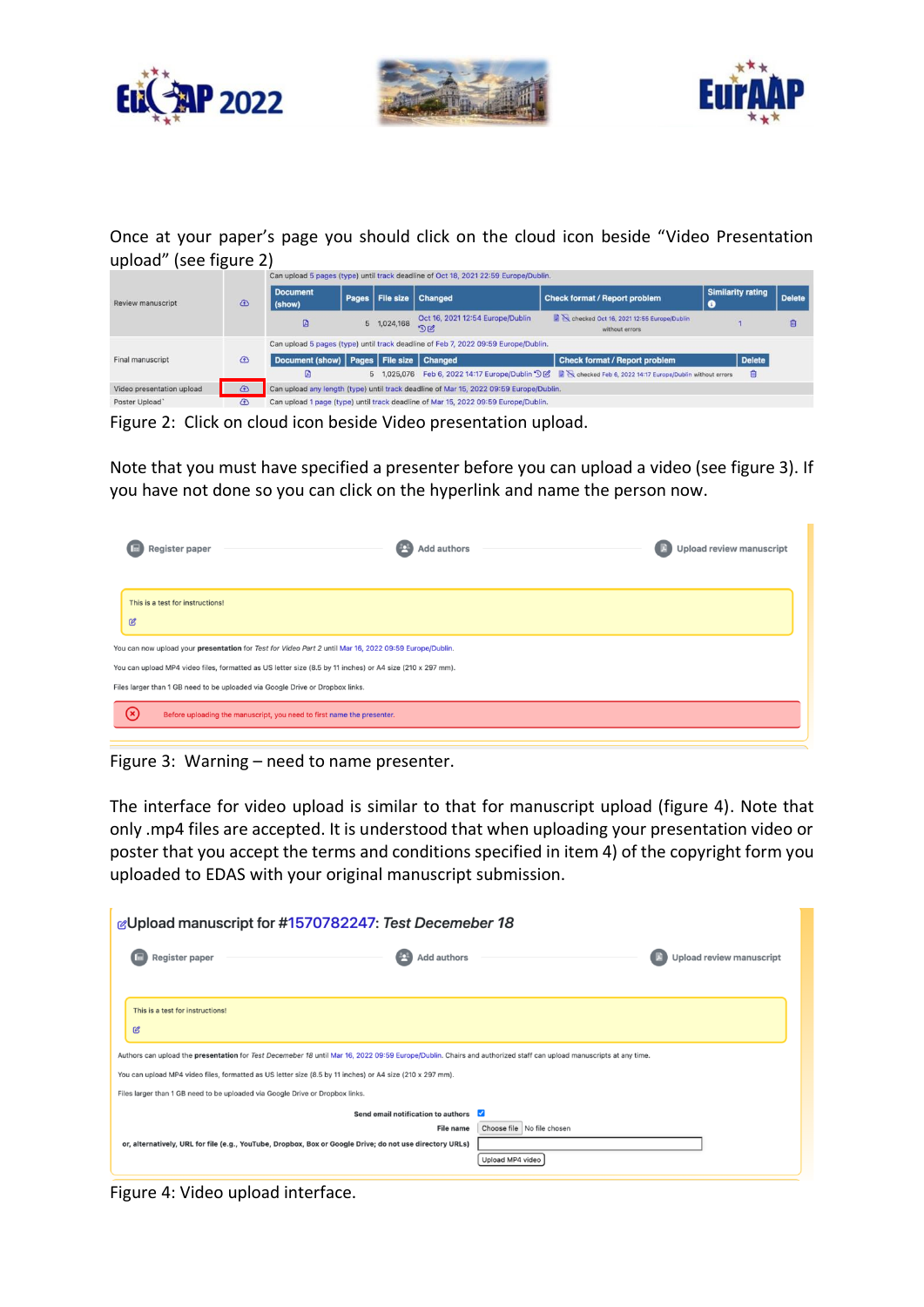





To check your upload you can click on "Document (Show)" on the paper page and you can check the video playback.

|                           |  | Can upload any length (type) until track deadline of Mar 15, 2022 09:59 Europe/Dublin. |  |                                   |                                        |                                                                                |               |  |
|---------------------------|--|----------------------------------------------------------------------------------------|--|-----------------------------------|----------------------------------------|--------------------------------------------------------------------------------|---------------|--|
| Video presentation upload |  | <b>Document</b><br>(show)                                                              |  | Pages   File size                 | <b>Changed</b>                         | <b>Check format / Report problem</b>                                           | <b>Delete</b> |  |
|                           |  |                                                                                        |  | 30,794,452<br>(17 min 32)<br>sec) | Feb 21, 2022 12:45 Europe/Dublin<br>DZ | Concident Contract Peb 21, 2022 12:45 Europe/Dublin without<br>errors<br>----- |               |  |

Figure 5: Click "Document (show)" to playback video.

You **do not** need to upload a poster if your paper is in an oral session (unless you have been informed that you are taking part in the "Best Paper" poster presentations)

The deadline for submitting your video recording is **March 14th 2022.**

#### **Poster Sessions:**

As previously advised, we require that a **pdf poster** be uploaded to EDAS in advance of the conference for **all** papers to be presented in a poster session**.** Please consult the conference programme at the conference website<https://www.eucap2022.org/> to confirm whether your paper is oral or poster.

Specifically, we require that for each poster paper that you are presenting you upload a pdf of the poster to EDAS.

- a) The poster should be in pdf format
- b) The poster should be in portrait and A0 size.
- c) If you cannot attend the conference in person please let us know and your poster shall be printed out and placed in the session for you. For that reason we suggest that your poster contains contact information, such as a Zoom link, or email address whereby attendees can interact with you in real-time during the session

If your paper is in a poster session you **must** upload a poster pdf. In addition, you *may* also upload a video presentation if you wish (this is not required). This video presentation could be a regular presentation (involving multiple slides) or a video presentation where you discuss your A0 poster. Instructions for uploading video presentations are given in the previous section.

Uploading a poster is very similar to uploading your review and final manuscripts. To upload a poster you should login to EDAS and navigate to the your paper's EDAS page. You can find a direct link to this page in the acceptance email we sent in December, or alternatively you can find a list of your papers under "My paper" in the "My…" tab in the top menu (See figure 1 above)

Once at your paper's page you should click on the cloud icon beside "Poster upload" (see figure 6 below)